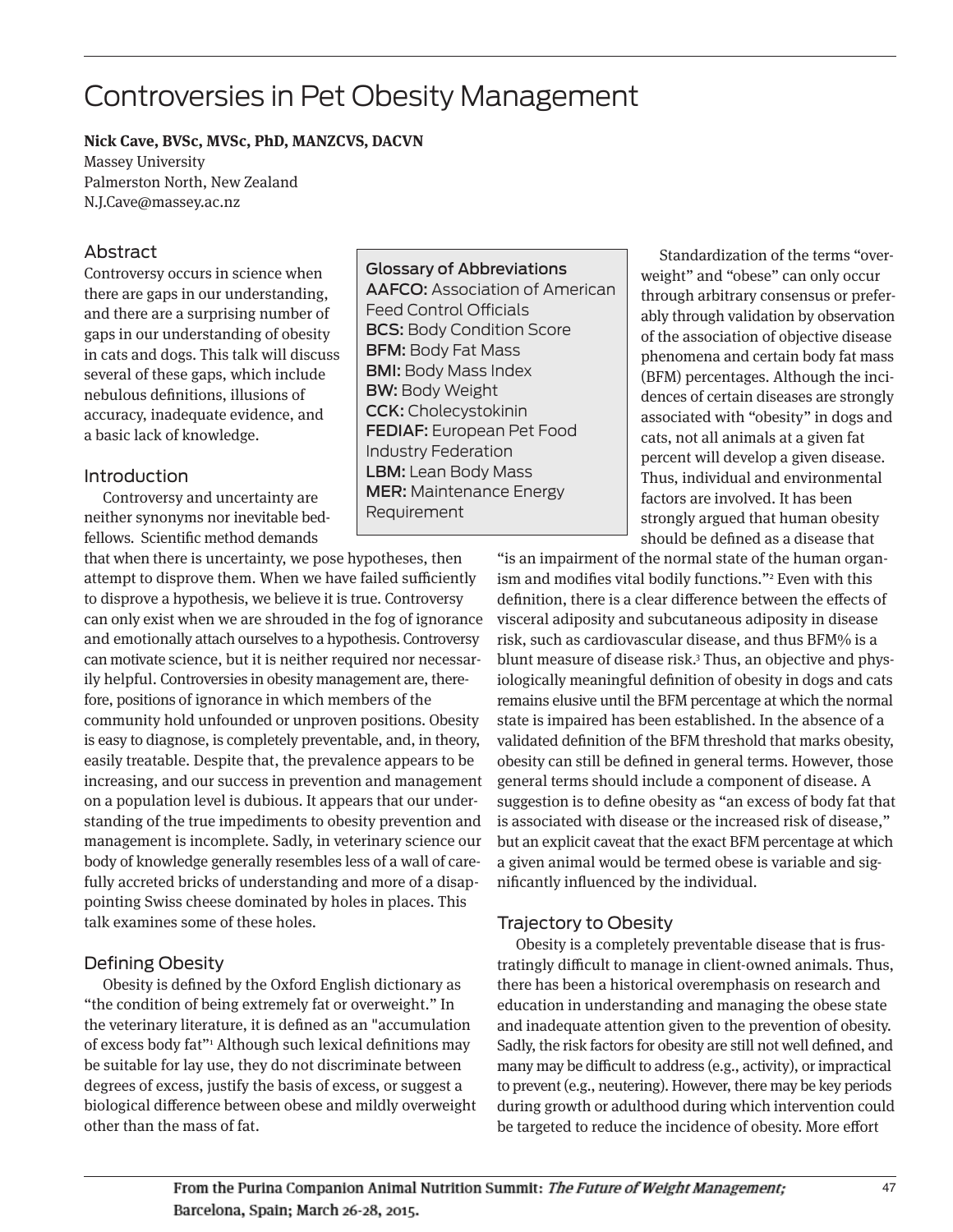should be directed toward understanding the trajectory to obesity in client-owned animals.

The development of the obese state could follow two theoretical body mass pathways:



In pathway **A**, the individual grows normally, and then accrues excessive body fat mass in adulthood. In this pathway, it is suggested that the obese phenotype is more determined by environmental factors, or factors that were operative during adulthood, than a predetermined type. In pathway **B**, the obese phenotype is largely predetermined, and the individual's growth rate and mature body weight are greater. Genetics, the perinatal environment or early life events would appear to be most influential. In order to maximize the effectiveness of obesity prevention schemes, it is essential that we understand which broad scenario exists in each species being considered.

In humans, the risk of obesity is influenced heavily by several perinatal variables. Early risk factors for obesity include being born post-term (males), maternal overweight and obesity during pregnancy, higher birth weight or "catch up" during the early postnatal, and formula feeding rather than breast feeding.4 Thus, the obese phenotype can be identified early in life, and the emphasis for obesity prevention must then be directed toward childhood. In veterinary

science, we have made little to no progress understanding the typical trajectory of either dogs or cats largely because we have limited our research to cross-sectional surveys in adult animals in which there is no data on juvenile or neonatal factors let alone maternal or prenatal factors. Recent findings in colony animals suggest that, similar to humans, there may be significant early influences on the trajectory.<sup>5</sup> Previously unconsidered variables such as the influence of the enteric microflora and season of birth now need to be investigated.<sup>6</sup> Future studies are thus needed to elucidate the relative contribution of early or adult-onset risk factors.

Several cross-sectional studies have identified risk factors present in adult obese animals that are different than studies reporting opposite results. For instance, the provision of ad libitum feeding has been shown to increase the risk of feline obesity in some studies, while in others it was either not significant or protective.<sup>7,8</sup> Similarly, the feeding of scraps to dogs was shown to cause a decreased risk if fed frequently in one study, while in another study it was shown to be associated with an increased risk if fed infrequently.9 However, it appears true that no particular feeding practice is a strong risk factor for cats, while dogs are less accurate at regulating intake and ad libitum feeding cannot be considered a sensible approach. It is tempting to suggest that this species difference relates to their ancestral dietary approaches, whereby wild canids will often consume large meals infrequently and small felids often eat small meals throughout the day. For both cats and dogs, the most consistent risk factors for obesity other than age are being neutered, low activity, and the owners' underestimation of their pet's body condition. As mentioned, there are conflicting results between studies caused mostly by differences in sampling strategies, survey questions, geography, and sample populations.

Several studies have documented the association between low activity and obesity, especially in dogs, though as most authors note, cross-sectional studies cannot differentiate causality from effect.<sup>10</sup> Low activity as a risk seems intuitive: Reduced activity decreases energy expenditure and, therefore, if food intake remains the same, weight gain will result. However, this statement requires that food intake remains the same for it to be true. Food intake is surprisingly accurately matched to fluctuations in energy expenditure in normal animals, thus for inactivity to lead to obesity there still needs to be dysregulation in the control of food intake. Alternatively, for activity to prevent obesity there has to be an effect of activity on the regulation of food intake. Although not studied mechanistically in either dogs or cats, it is likely that inactivity is associated with inappropriately high intake and that a certain amount of activity leads to a reduction in intake relative to the increased requirements, thus it appears that sustained "regular activity" decreases the risk of obesity. The amount and type of activity necessary has not been defined.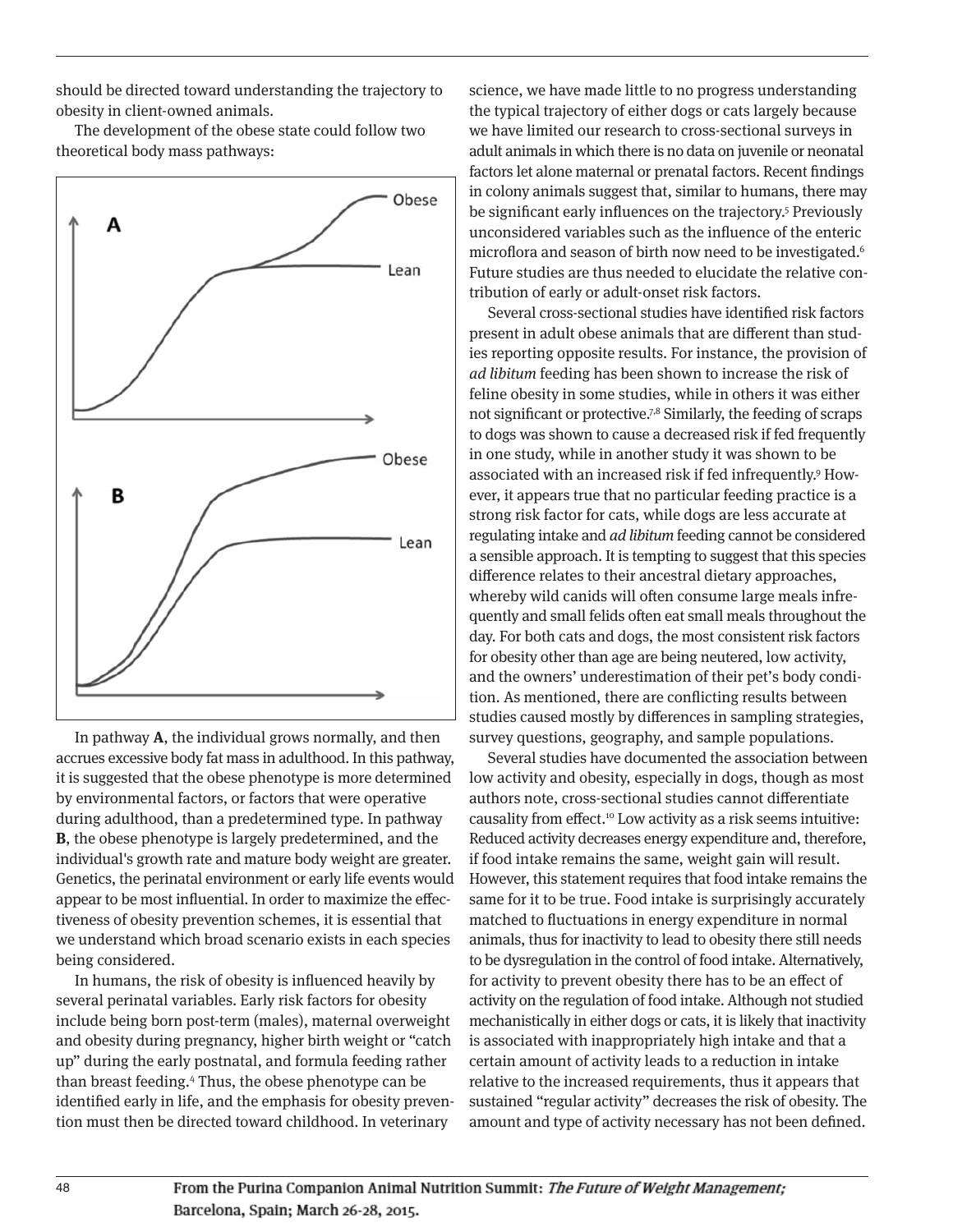# The Control of Food Intake

Appropriate food intake requires control of both meal initiation (signalled by hunger) and meal cessation (signalled by satiety). In most species, oestrogen is a key negative regulator of food intake that functions by increasing the sensitivity to cholecystokinin (CCK) released during a meal and leading to satiety.11 Gonadectomy of both male and female cats results in a significant and rapid increase in food intake, which is reversible with exogenous estrogen, and the effect is very likely to occur in bitches as well.<sup>12</sup> With a sustained increase in food intake as BFM increases, more of the hormone leptin is released from adipocytes, which is supposed to function as a controller of food intake promoting early meal cessation. However, this supposes that mammals have evolved control mechanisms to avoid obesity. Rather, it is likely that leptin functions less as an inhibitor of food intake, so when BFM decreases, the decreased leptin acts as a facilitator of increased hunger to restore a healthy BFM.

Most animals can regulate food intake appropriately within a wide range of energy densities, and a high-energy density per se is not predicted to lead to obesity. However, when changing from one to another energy density, there is much better compensation when changing to a low-density food than to a high-density food. Thus, when switched from a highto low-energy density food, a cat or dog may lose weight briefly, then adapt and put weight back on to restore its original mass. However, when switched from a low- to a high-energy density diet, there is a period of over-intake and weight gain followed by a normalization in energy intake, but not a compensatory decrease to lose the weight gained.13 This emphasizes that most mammals have evolved in an environment where access to nutrients is limiting, and the evolutionary drive is to be efficient at securing food. There has not been evolutionary pressure to protect against obesity, thus there is much more accurate defense against energy deficiency than energy excess. This probably explains the effect of feeding scraps to dogs. Thus, it may be that variety feeding, not a variable that has been specifically studied in cross-sectional studies, is more important than specific dietary characteristics.

# MER Calculations and Feeding Guidelines

Feeding guides provided by pet food companies are the bane of their existence. A good manufacturer is expected to provide a feeding guide with its food, but guides are a doubleedged sword. For both dogs and cats, the variation in individual maintenance energy requirement (MER) is massive. $14,15$ Although the majority of animals lie within a few percentages of the mean, it is sobering to remember the consequences of an animal consuming 5% more than its MER. For a 20 kg dog with an MER of 3052 kJ, that equates to 152 kJ per day. This dog will accrue body fat at a rate of approximately 5g/day, or 1.8kg/year, which is a nearly 10% increase in body weight per year.

Even if an owner knew the exact requirements of their pet and if they use a measuring cup to measure the food, they may inadvertently measure as much as 80% more than intended.16 To make matters worse, the amount owners feed is influenced by the size of the food bowl and scoop used to dispense dry food.<sup>17</sup> So, the exact amount of food an animal needs is not known. Animals of the same weight can vary enormously in their requirements, i.e., a neutered animal is unable to regulate its food intake normally, and there is great inaccuracy in the normal methods of food allocation. Thus, the emphasis from veterinarians must shift from the dietary factors to feeding to "ideal" body condition, or to maintain an established ideal weight.

# Ideal Body Weight (BW)

The ideal body condition score (BCS) has traditionally been defined as 4-5/9 for dogs, and 5/9 for cats. However, though widely used and likely to be reasonable, these categorizations are not based on objective measurements of health. Just as the definition of "obese" requires consideration of the BFM at which the risk of disease or shortened life span increases, so should the definition of ideal be based on the BFM associated with the lowest disease and greatest longevity. It is likely that large-scale epidemiological studies will produce a "U-shaped" association between BCS and disease similar to the association between body mass index (BMI) and all-cause mortality in humans.18 It may well be that ideal BCS is less than  $4/9$  – currently defined as "underweight." If the ideal BCS range is found to be nonoverlapping with "quality of life" or freedom from hunger, then the two will need to be traded against each other to produce an optimal compromise.

# Success of Weight Loss

The definition of "success" is open to interpretation. Definitions in the literature range from "some" weight loss to attainment of the target (ideal) weight. No study has yet considered maintenance of lean body weight as the definition. In addition to the definition, studies have reported varying denominators as measures of success. They have ranged from the percent of animals that completed the program to the percent of animals enrolled that met the criteria for success. Studies that report the dropout rate in home settings indicate almost 50% failure to complete the program.19 No study has yet considered the percent of obese animals in the practice that become lean and remain lean for a significant proportion of their life.

# Gene Transcription Studies

There are now several studies that have documented changes in gene transcription associated with obesity and weight loss. Typical findings include changes of the expression of genes involved in fat and carbohydrate metabolism,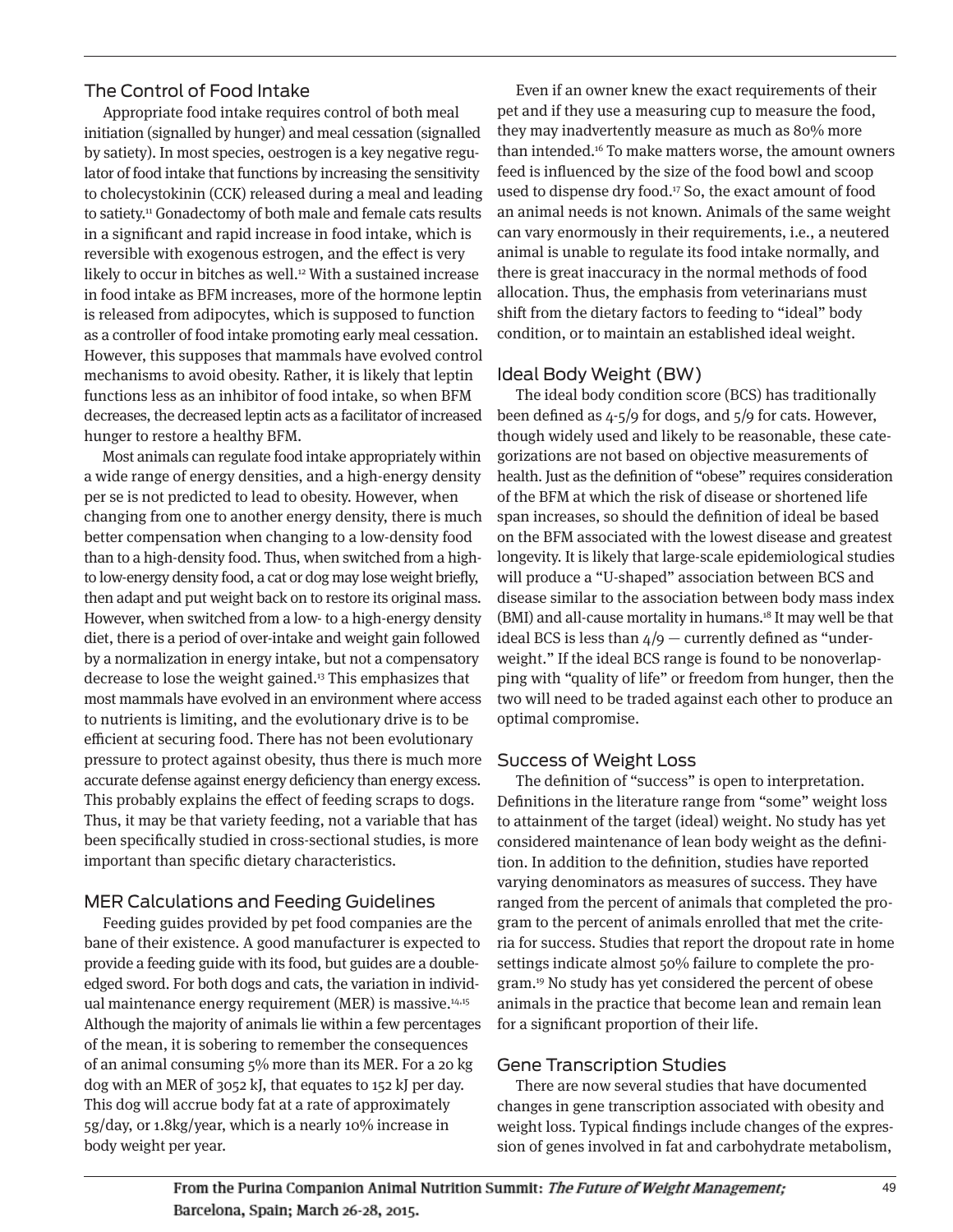oxidative defence, and proteome and mitochondrial function.20 Although it is unquestionable that such studies expand our understanding of the metabolic derangements associated with obesity, they have not yet fundamentally altered the approach to management nor provided an argument for the superiority of assaying gene transcription over simply measuring BFM. The value of this approach to understanding obesity remains uncertain.

## Dietary Composition and Risk of Malnutrition During Weight Loss

Several studies have suggested superiority of one dietary composition over another in experimental weight-loss settings. Perhaps most notable is the effect of feeding a diet that is higher in protein than that required for maintenance on reducing lean body mass (LBM) loss during weight reduction.<sup>21,22</sup> When feeding to produce an energy deficit to stimulate BFM catabolism and weight loss, there may be accompanying nutritional deficiency of essential nutrients. The theoretical concerns of inducing weight loss using diets formulated for maintenance have recently been raised.<sup>23</sup> Consistent with these concerns are reports in humans undergoing very rapid weight loss in which vitamin and mineral deficiencies are reported.24 There is little information on malnutrition in veterinary patients undergoing controlled weight loss, and a recent study in dogs did not demonstrate any significantly deleterious changes in a selection of nutrients following weight loss of an average 0.8%/wk when fed a nutrient-dense weightloss diet.25 This question is important since it is unusual in practice to achieve rates of weight loss greater than 2%/wk. At that rate, there is little reason to believe that when a maintenance diet formulated to meet the Association of American Feed Control Officials (AAFCO) or European Pet Food Industry Federation (FEDIAF) requirements is fed that a clinically significant deficiency will result. Thus, if success is prioritized over theoretical concerns and if client compliance is greater with reduction of current diet rather than prescription of another diet, then preference should be given to the protocol most likely to succeed. Studies that objectively compare in a randomized manner the efficacy of prescription diets over adjustment of current diets are sorely needed.

#### Weight-Loss Rates

It is commonly recommended that the rate of weight loss not exceed 2% per week, and as stated, in client-owned animals, it is difficult to create a rate of weight loss that exceeds 2%/wk. The justification for avoiding faster rates is that the proportion of LBM lost is increased as the rate of weight loss increases. Certainly in humans, the proportion of LBM lost is influenced by the rate of weight loss and hence degree of caloric restriction.26 Some loss of LBM is inevitable and unpreventable, but excessive weight loss has been argued to be an adverse

effect. Unfortunately, studies in client-owned animals have not quantified the likelihood of supposed negative effects. In addition, there currently is no standard to define "excessive LBM loss." In humans, it is assumed that the LBM of an age, gender and ethnically matched lean individual has the ideal LBM, thus the optimal fat:FFM loss ratio is based on that.27 In veterinary practice, this figure will vary with species, breed, age, sex, and neuter status. Thus, a suitable universal figure may not exist.

In human weight-loss studies, there is a general but nonuniform trend for exercise to be effective in reducing but not preventing LBM loss during hypocaloric feeding.<sup>26</sup> Similar studies have not been conducted in dogs or cats undergoing weight loss, but it is likely to be similar. The type of exercise, amount, intensity, and nature of meaningful benefits remain to be demonstrated. In one study, there was no spontaneous increase in activity in dogs undergoing successful managed weight reduction when no specific recommendations were made despite owner knowledge of the measurement of activity.<sup>28</sup> This emphasizes the need for education, monitoring and feedback to owners. However, the benefits to the animal beyond successful reduction in BFM are unknown and may even be unimportant.

In one study of 34 obese dogs, the dogs were fed a lowcalorie canned food at the rate of 40% of the calculated maintenance requirement of their target weight. Despite that draconian reduction, 20/34 dogs reached the target weight with an average weight loss of  $14\%$  in 12 weeks  $-$  i.e., less than  $2\%/w$ k.<sup>29</sup> In another study in dogs, obese dogs were fed to 50% of the calculated MER of the dog's ideal BW. The duration of the weight-loss period was 42-161 d, with a mean of 85 ± 17 d and a rate of  $-2.6 \pm 0.4\%$  of wt/wk. There was no significant decrease in FFM.<sup>30</sup>

Following weight loss, it is not surprising that previously obese animals regain BFM if allowed ad libitum access to food. In the seminal study in dogs, it was shown that the more severe the energy restriction during weight loss, the greater the rebound of body weight.<sup>31</sup> However, it is not clear that the findings should influence our prescriptions. In that study, dogs were shifted immediately to ad libitum feeding once the target weight was reached, which though experimentally justified does not emulate normal practice where continued controlled feeding is recommended.

Lastly, there are uncommon but important cases were rapid weight loss is imperative. Cases of dynamic airway collapse in obese small-breed dogs pose an extreme anaesthetic risk. Exercise restriction combined with weight reduction can be effective as sole management strategies, but in extreme cases that require airway stenting, accelerated weight reduction to improve ventilation and allow safer anaesthesia is warranted. Other scenarios include surgical management of cruciate rupture using osteotomy techniques in obese patients. Surgical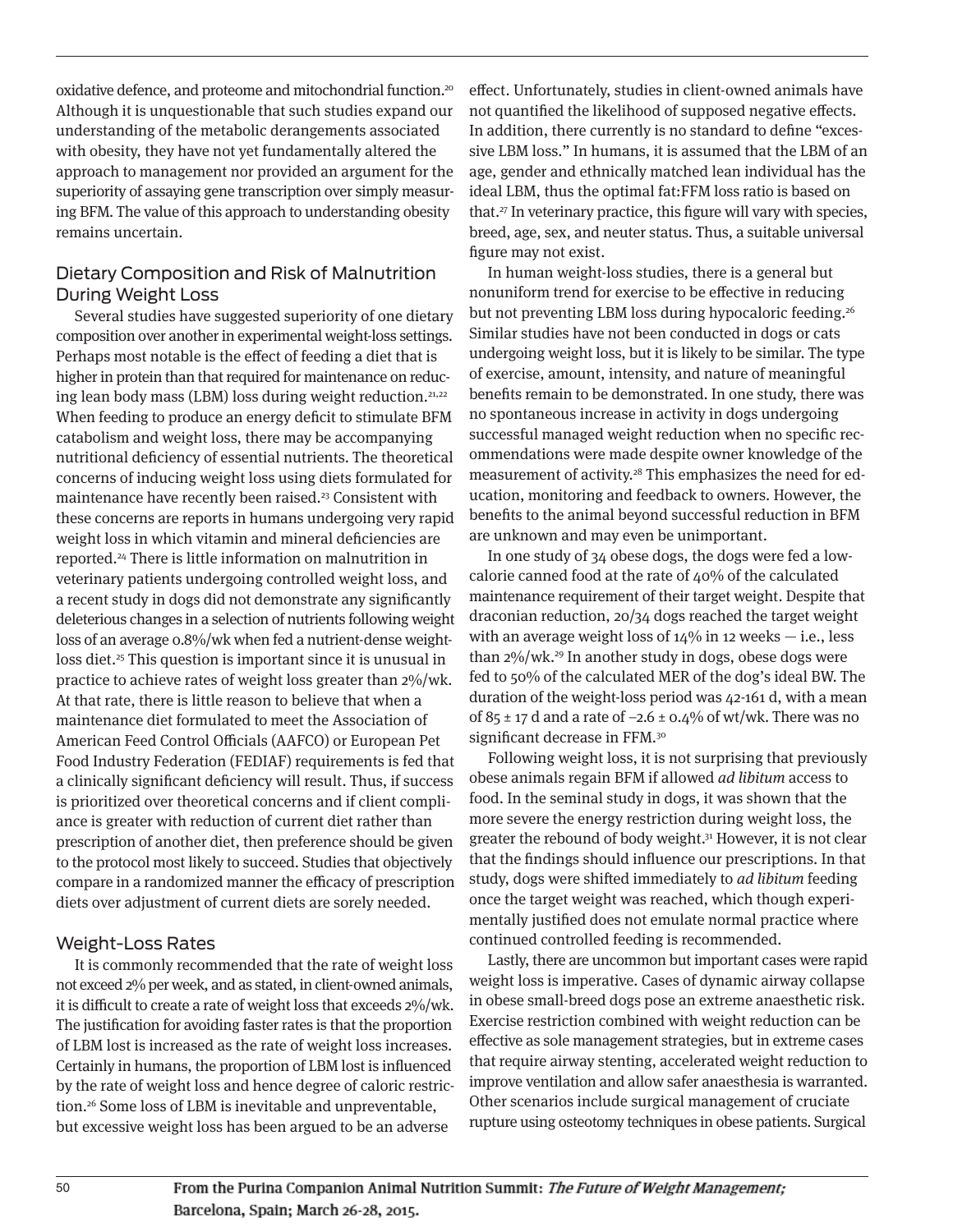outcome is impaired in the obese animal, but it is not yet known what defines the ideal preoperative management. The surgeon is tasked with weighing the values of several unknowns: the effect of a delay in surgery, the benefit of BFM reduction, and the risk of LBM reduction. It may be that the value of very rapid weight reduction (>2%/wk) outweighs the negative impact of LBM loss. Evidence rather than assumption should guide us.

# Importance of Satiety and the Magic Diet

A reasonable hypothesis for an increase in the prevalence of obesity in pets is that highly palatable, energy-dense dry food diets have led to an inappropriate energy intake by pets. The energy density of the edible portion of a whole mouse, whole rabbit or whole bird is 5-10 kJ/g as fed, while most premium dry diets are around 16-18 kJ/g. This is certainly consistent with the hypothesis. However, in several studies home-prepared diets or canned diets have not been associated with a decreased prevalence of obesity.<sup>32</sup> Rapid obesity, at least in rodents, results with the provision of a variety of foods (cafeteria diets). A similar effect is predicted to occur in cats and dogs, especially when associated with variations in energy density.

Numerous previous studies have described the efficacy of tightly regulated caloric restriction in producing weight loss in obese dogs and cats. Indeed, it is almost axiomatic that feeding an obese animal less than its MER will produce weight loss. However, the determining factor in success or failure of weight-loss programs in clinical practice is owner compliance and accuracy. Thus, a diet that when fed in this manner can produce reliable weight loss would be a portentous development in the management of a truly globally important disease in dogs and cats and might have implications for obesity in humans. However, it is the author's opinion that the success of any weight-reduction program should be defined by long-term weight maintenance at a lean body weight and not simply by short-term weight loss.

# References

1. Zoran DL. Obesity in Dogs and Cats: A Metabolic and Endocrine Disorder. Vet Clin N Am-Small. 2010;40(2);221-239.

2. Conway B, Rene A. Obesity as a Disease: No Lightweight Manner. Obes Rev. 2004;5(3):145-151.

3. Bastien M, Poirier P, Lemieux I, et al. Overview of Epidemiology and Contribution of Obesity to Cardiovascular Disease. Prog Cardiovasc Dis. 2014;56(4);369-381.

4. Min J, Li J, Li Z, et al. Impacts of Infancy Rapid Weight Gain on 5-Year Childhood Overweight Development Vary by Age and Sex in China. Pediatr Obes. 2012;7(5);365-373.

5. Serisier S, Feugier A, Venet C, et al. Faster Growth Rate in Ad Libitum-Fed Cats: A Risk Factor Predicing the Likelihood of Becoming Overweight During Adulthood. J Nutr Sci. 2013; 13:e11.

6. Park HJ, Lee SE, Kim HB, et al. Association of Obesity with Serum Leptin, Adiponectin, and Serotonin and Gut Microflora in Beagle Dogs. J Vet Intern Med. 2015;29(1):43-50.

7. Russell K, Sabin R, Holt S, et al. Influence of Feeding Regimen on Body Condition in the Cat. J Small Anim Pract. 2000;  $41(1):12-7.$ 

8. Colliard L, Paragon BM, Lemuet B, et al. Prevalence and Risk Factors of Obesity in an Urban Population of Healthy Cats. J Feline Med Surg. 2009;11(2):135-140.

9. Kienzle E, Bergler R, Mandernach A. A Comparison of the Feeding Behavior and the Human-Animal Relationship in Owners of Normal and Obese Dogs. J Nutr. 1998;128(12 Suppl): 2779S-2782S.

10. Warren BS, Wakshlag JJ, Maley M, et al. Use of Pedometers to Measure the Relationship of Dog Walking to Body Condition Score in Obese and Non-Obese Dogs. Brit J Nutr. 2011; 106(Suppl 1);S85-S89.

11. Geary N. Estradiol, CCK and Satiation. Peptides. 2001; 22(8):1251-1263.

12. Cave NJ, Backus RC, Marks SL, et al. Oestradiol and Genistein Reduce Food Intake in Male and Female Overweight Cats After Gonadectomy. New Zeal Vet J. 2007;55(3):113-119.

13. Backus RC, Cave NJ, Keisler DH. Gonadectomy and High Dietary Fat But Not High Dietary Carbohydrate Induce Gains in Body Weight and Fat of Domestic Cats. Brit J Nutr. 2007; 98(3):641-650.

14. Bermingham EN, Thomas DG, Cave NJ, et al. Energy Requirements of Adult Dogs: A Meta-Analysis. PLoS ONE. 2014;9(10):e109681.

15. Bermingham EN, Thomas DG, Morris PJ, et al. Energy Requirements of Adult Cats. Brit J Nutr. 2010;103(8):1083-1093.

16. German AJ, Holden SL, Mason SL. Imprecision When Using Measuring Cups to Weigh Out Extruded Dry Kibbled Food. J Anim Physiol An N (Berl). 2011;95(3):368-373.

17. Murphy M, Lusby AL, Bartges JW, et al. Size of Food Bowl and Scoop Affects Amount of Food Owners Feed Their Dogs. J Anim Physiol An N (Berl). 2012;96(2):237-241.